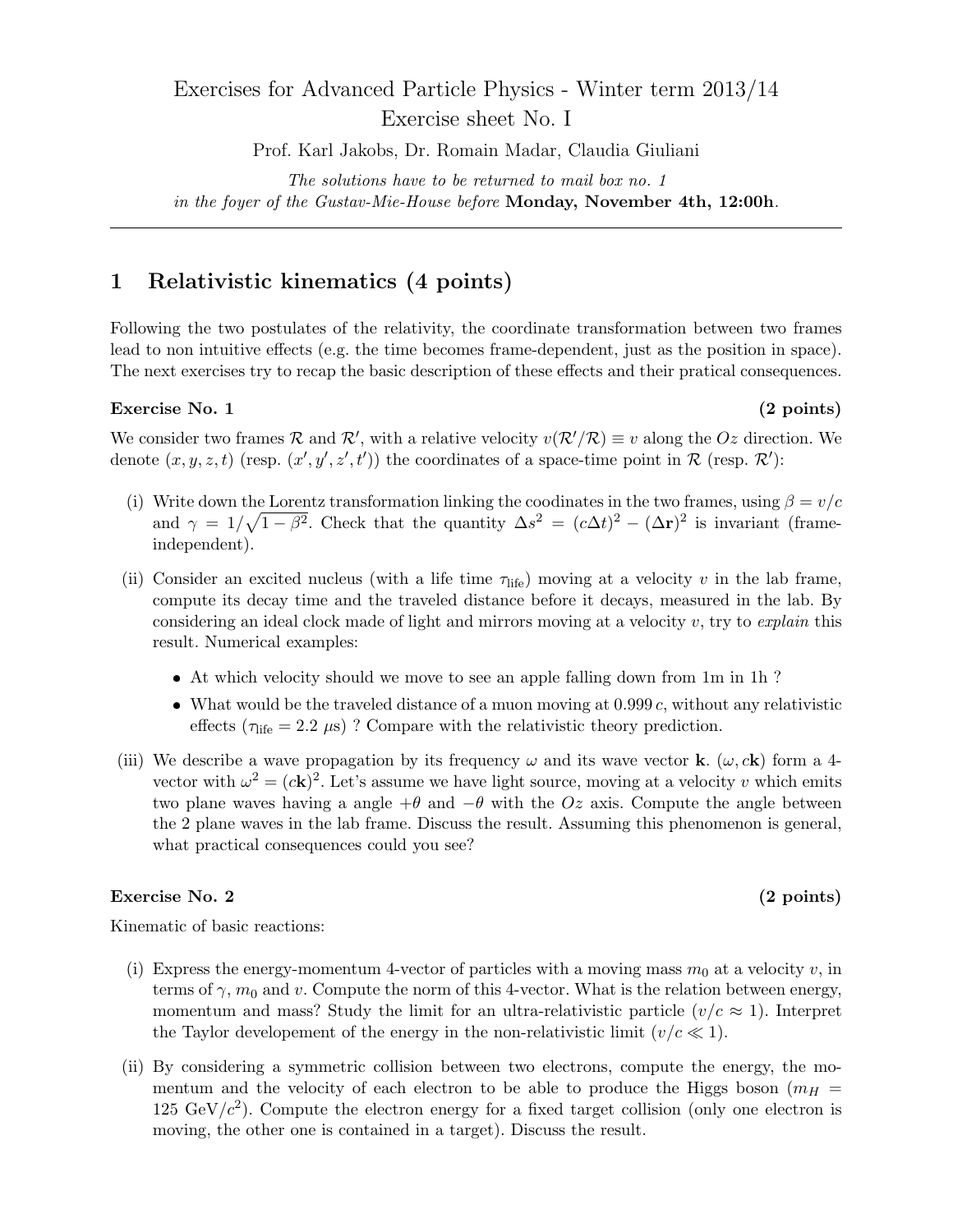(iii) Consider a particle A with a mass M at rest, decaying into two particles b and c of masses  $m_1$ and *m*2. Compute the energy and the momentum of the particle *b* and *c*. Study the behavior of the decay kinematic as a function of  $m/M$  (for  $m \equiv m_1 = m_2$ ).

## **2 Neutrino masses and oscillations (6 points)**

The neutrinos, introduced to save the energy conservation in *β*-decay, were assumed to be massless in agreement with the available observations. Since the end of the 90's, flavour oscillations of neutrinos have been experimentally confirmed and have led to attribute non-zero masses to neutrinos. These exercises try to illustrate how neutrino masses can be probed experimentally.

## **Exercise No. 3 (3 points)**

We consider two neutrinos states which can be written in two different bases:

- (i) the interaction (or flavour) basis  $\{|\nu_e\rangle, |\nu_u\rangle\}$ . All kind of interactions between neutrinos and matter (production, detection) can only happen for the flavour eigenstates.
- (ii) the Hamiltonian (or mass) basis  $\{|\nu_1\rangle, |\nu_2\rangle\}$ . Free evolution will be stationary only for the Hamiltonian eigenstates.

Without loss of generality, we can write the transformation between the two basis using one parameter  $\theta$ , called mixing angle :

$$
|\nu_e\rangle = \cos\theta |\nu_1\rangle + \sin\theta |\nu_2\rangle \qquad ; \qquad |\nu_\mu\rangle = -\sin\theta |\nu_1\rangle + \cos\theta |\nu_2\rangle \tag{1}
$$

- 1. Recall the time evolution of Hamiltonian eigenstate  $|\psi_i\rangle$  defined by  $\hat{H}\psi_i = E_i\psi_i$ . Considering the free evolution of a neutrino having a momentum **p** and a mass  $m_i$ , write the energy  $E_i$  as a function of  $\mathbf{p}$ ,  $m_i$  and *c*. Simplify this expression by considering the mass of a neutrino to be small compared to its kinetic energy (but not negligible).
- 2. Compute the state vector of the system  $|\psi(t)\rangle$  at anytime *t*, given the initial state  $|\psi(0)\rangle = |\nu_e\rangle$ . Show that the probability  $\mathcal{P}_{\nu_e \to \nu_e}(t)$  to measure an electron neutrino at a time *t* is :

$$
\mathcal{P}_{\nu_e \to \nu_e}(t) = 1 - \sin^2(2\theta) \sin^2\left(\frac{\pi ct}{L}\right) \qquad ; \qquad L = \frac{4\pi \hbar p}{|\Delta m^2|c^2} \quad , \quad \Delta m^2 \equiv m_2^2 - m_1^2 \tag{2}
$$

Plot  $\mathcal{P}_{\nu_e \to \nu_e}(t)$  and explain when the oscillations are maximal and when they are minimal.

3. Do you know a way to experimentally produce electronic neutrinos on earth? Assuming we are able to measure the neutrino flux with a precision of  $\pm 5\%$ , what is the minimal distance from which you could see these oscillations  $(\hat{\theta} = 45^{\circ}, |\Delta m^2|c^4 = 10^{-4} \text{ eV}^2, pc = 4 \text{ MeV})$ ? How does this distance change if the mixing angle is not maximal (i.e.  $\theta \neq 45^{\circ}$ )?

## **Exercise No. 4 (3 points)**

Neutrino oscillation experiments are only able to measure neutrino mass *differences* but cannot provide any information on the *absolute mass scale* of these particles. One possible way of measuring the absolute neutrino mass is to experimentally study the *β*-decay kinematic :

$$
n \to p + e^- + \bar{\nu}_e \tag{3}
$$